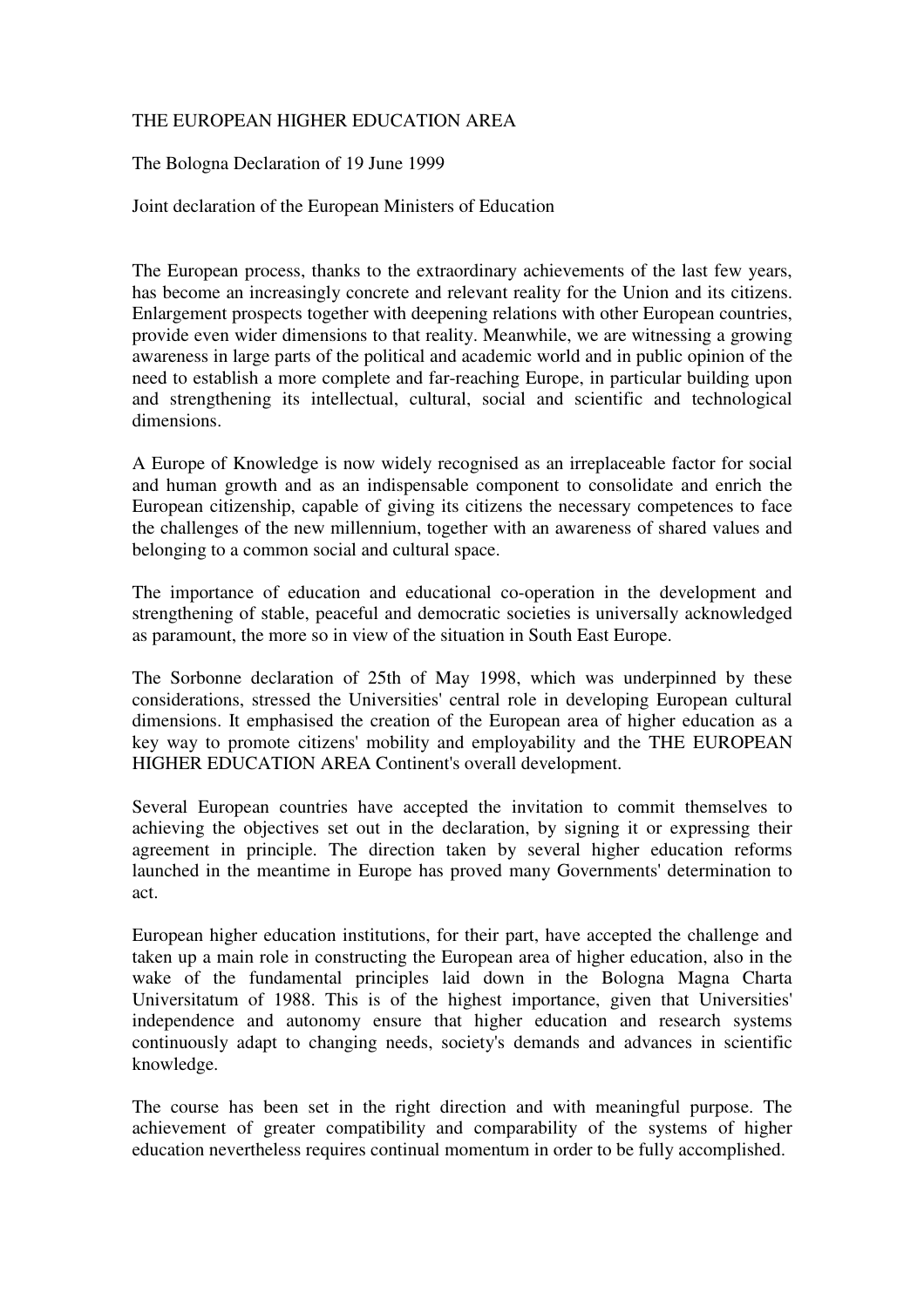We need to support it through promoting concrete measures to achieve tangible forward steps. The 18th June meeting saw participation by authoritative experts and scholars from all our countries and provides us with very useful suggestions on the initiatives to be taken.

We must in particular look at the objective of increasing the international competitiveness of the European system of higher education. The vitality and efficiency of any civilisation can be measured by the appeal that its culture has for other countries. We need to ensure that the European higher education system acquires a world-wide degree of attraction equal to our extraordinary THE EUROPEAN HIGHER EDUCATION AREA cultural and scientific traditions.

While affirming our support to the general principles laid down in the Sorbonne declaration, we engage in co-ordinating our policies to reach in the short term, and in any case within the first decade of the third millennium, the following objectives, which we consider to be of primary relevance in order to establish the European area of higher education and to promote the European system of higher education world-wide:

- o Adoption of a system of easily readable and comparable degrees, also through the implementation of the Diploma Supplement, in order to promote European citizens employability and the international competitiveness of the European higher education system
- Adoption of a system essentially based on two main cycles, undergraduate and graduate. Access to the second cycle shall require successful completion of first cycle studies, lasting a minimum of three years. The degree awarded after the first cycle shall also be relevant to the European labour market as an appropriate level of qualification. The second cycle should lead to the master and/or doctorate degree as in many European countries.
- Establishment of a system of credits such as in the ECTS system as a proper means of promoting the most widespread student mobility. Credits could also be acquired in non-higher education contexts, including lifelong learning, provided they are recognised by receiving Universities concerned.
- Promotion of mobility by overcoming obstacles to the effective exercise of free movement with particular attention to:
	- o for students, access to study and training opportunities and to related services
	- o for teachers, researchers and administrative staff, recognition and valorisation of periods spent in a European context researching, teaching and training, without prejudicing theirstatutory rights.
- Promotion of European co-operation in quality assurance with a view to developing comparable criteria and methodologies.
- Promotion of the necessary European dimensions in higher education, particularly with regards to curricular development, interinstitutional cooperation, mobility schemes and integrated programmes of study, training and research.

We hereby undertake to attain these objectives - within the framework of our institutional competences and taking full respect of the diversity of cultures, languages, national education systems and of University autonomy – to consolidate the European area of higher education. To that end, we will pursue the ways of intergovernmental co-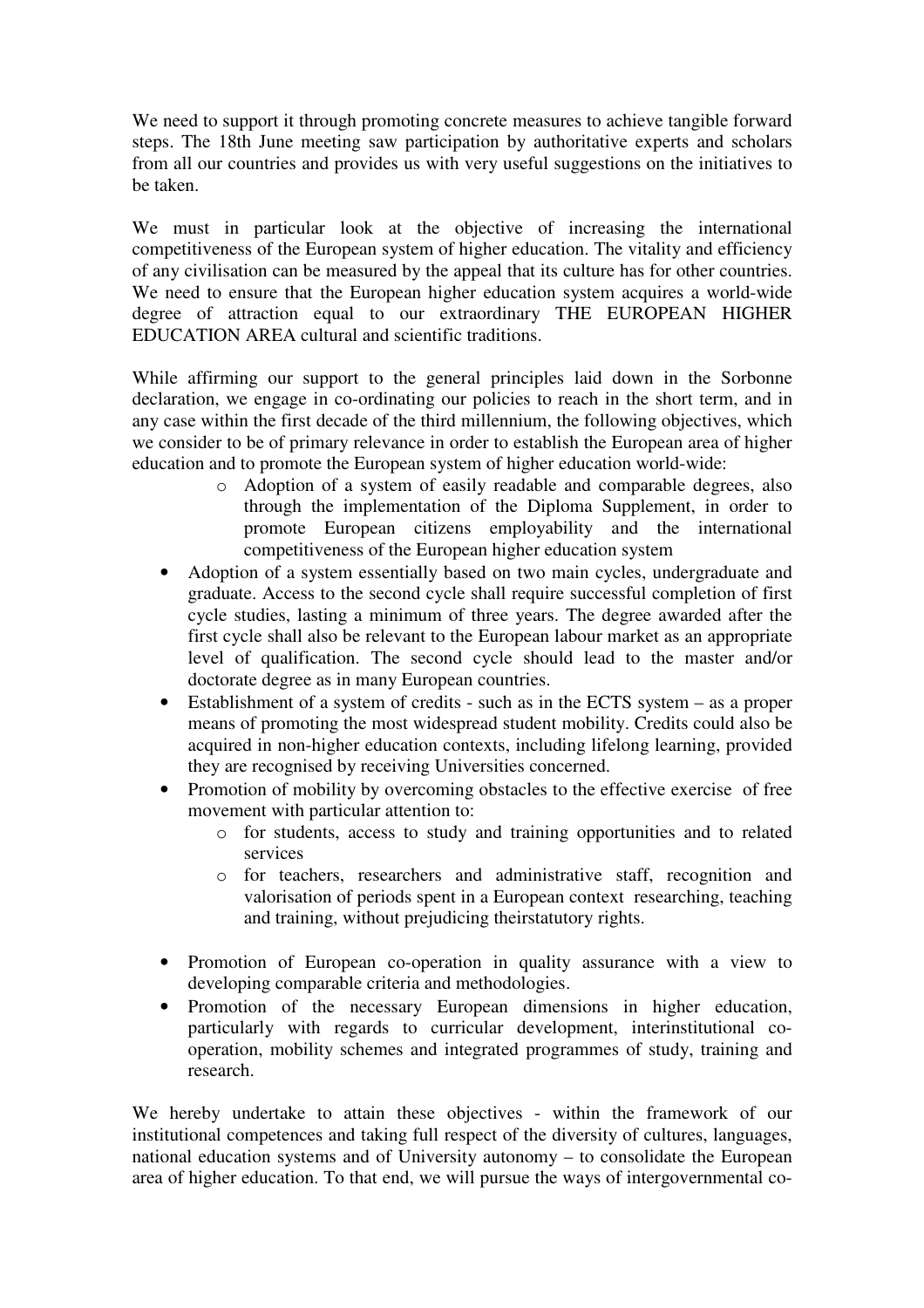operation, together with those of non governmental European organisations with competence on higher education. We expect Universities again to respond promptly and positively and to contribute actively to the success of our endeavour.

Convinced that the establishment of the European area of higher education requires constant support, supervision and adaptation to the continuously evolving needs, we decide to meet again within two years in order to assess the progress achieved and the new steps to be taken.

## **Signatories:**

Caspar EINEM Minister of Science and Transport (Austria) Jan ADE Director General Ministry of the Flemish Community Department of Education (Belgium) Gerard SCHMIT Director General of French Community Ministry for Higher Education and Research (Belgium) Eduard ZEMAN Minister of Education, Youth and Sport (Czech Republic) Anna Mmia TOTOMANOVA Vice Minister of Education and Science (Bulgaria) Tonis LUKAS Minister of Education (Estonia) Margrethe VESTAGER Minister of Education (Denmark) Claude ALLEGRE Minister of National Education, Research and Technology (France) Maija RASK Minister of Education and Science (Finland) Ute ERDSIEK-RAVE Minister of Education, Science, Research And Culture of the Land Scheswig-Holstein (Permanent Conference of the Ministers of Culture of the German Länders) Wolf-Michael CATENHUSEN

Parliamentary State Secretary Federal Ministry of Education and Research (Germany) Adam KISS Deputy State Secretary for Higher Education and Science (Hungary) Gherassimos ARSENIS Minister of Public Education and Religious Affairs (Greece) Pat DOWLING Principal Officer Ministry for Education and Science (Ireland) Gudridur SIGURDARDOTTIR Secretary General Ministry of Education, Science and Culture (Iceland) Tatiana KOKEK State Minister of Higher Education and Science (Latvia) Ortensio ZECCHINO Minister of University and Scientific And Technological Research (Italy) Erna HENNICOT-SCHOEPGES Minister of National Education and Vocational Training (Luxembourg) Kornelijus PLATELIS Minister of Education and Science (Lithuania) Loek HERMANS